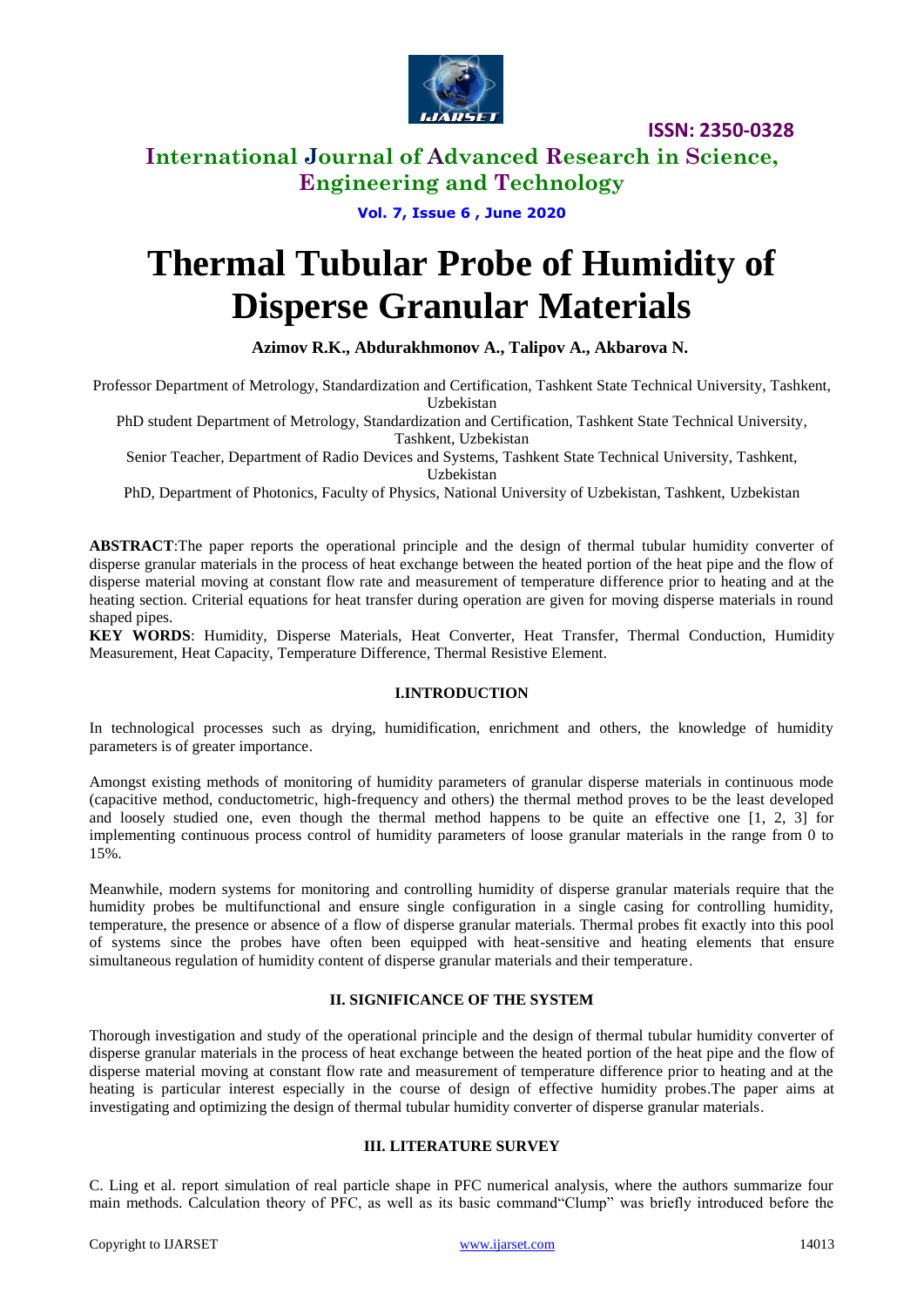

## **International Journal of Advanced Research in Science, Engineering and Technology**

#### **Vol. 7, Issue 6 , June 2020**

main steps of each method were outlined. Afterwards, the advantages and disadvantages of all the four methods were compared and discussed.

Andre Schellaet al. in their research paper Influence of humidity on the tribo-electric charging and segregation in shaken granular media study the effect of humidity on the charge accumulation of polymer spheres shakenvertically in a stainless steel container. The setup allows to control the humidity level from 5% to 100%RH while performing automated charge measurements in a faraday cup directly connected to the shaking container. Several mechanism suggested to explain tribo-electric charging involve water molecules attached to the surface.

G.S. Ghotooroet al. in their research devoted to field trials of cementitious backfill report that in general Type 1 Granular material is used for backfilling trenches in roads and footpaths. This material requires compaction. The authors report that the recent TRL study (Colwill,1999) on defects in reinstated trenches showedthat in 90% of the case compaction level was incorrect and in 50% compaction was insufficient. The authors state that further research is required to investigate the use of materials.

ArturWojcik et al. in their research devoted to the use of photogrammetric method for measurement of the repose angle of granular materials address a vitally important issue of precise determination of the angle of repose of granular materials. For calculation of the said angle, a photogrammetric 3D coordinate measurement method has been proposed. With the view of method verification, 600 independent measurement results were obtained.

Luis A. Pugnaloniet al. in their paper devoted to Multi-particle structures in non-sequentially reorganized hard sphere deposits examine extended structures., bridges and arches, in computer generated, non-sequentially-stabilized, hard sphere deposits.

#### **IV. METHODOLOGY**

Fig. 1 illustrates the design of a thermal tubular probe converter of humidity of granular disperse materials [3] which operates based on principle of heat exchange between the heated section of the heat conduit and the flow of granular disperse material moving at continuous rate as well as based on the measurement of temperature difference prior to heating and on heated section afterwards. Heat exchange in migrating flow of granular disperse material is characterized by heat transfer coefficient of the layer of disperse material  $\alpha_c$ , which is determined by effective

thermal conductivity coefficient of the layer  $\lambda$ eff, by value of Nusselt criterion of the layer and diameter of the pipe *dpipe*.

For performing calculation of heat exchange processes in tubular probe converters of humidity of disperse materials, criterial equations of heat exchange for moving disperse materials in circled tubes are recommended [4]. Meanwhile, all thermal physical properties of measured materials are determined by taking into account their dependence on humidity W of materials: heat conductivity  $\lambda_{\text{eff}} = f_1(w)$ , heat capacity  $C_p = f_2(w)$ , density  $p = f_3(w)$ . In order to

obtain static characteristics of a converter one needs to determine the temperature difference  $T_1 - T_2 = f(w)$ .

In the above mentioned design configuration of the humidity converter, the measured temperature difference  $T_1 - T_2$ obtained by resistive thermometers 5 and 4 could be determined by formula on the basis of heath exchange process (1):

$$
\Delta T = T_2 - T_1 = \frac{KP_{\text{no}}}{\alpha_c F},\tag{1}
$$

where:  $P_{\mu_3}$  – electrical power of the heating element;  $\alpha_c$  – coefficient of heat transfer from the heated tube 2 to the flow of disperse material;  $F$  – area of heat exchange of tube 2;  $K$  – design-specific coefficient.

#### **V. EXPERIMENTAL RESULTS**

For experimental study of static characteristics, the authors have developed the design configuration of a tubular probe converter and sand was taken as disperse material for trial tests.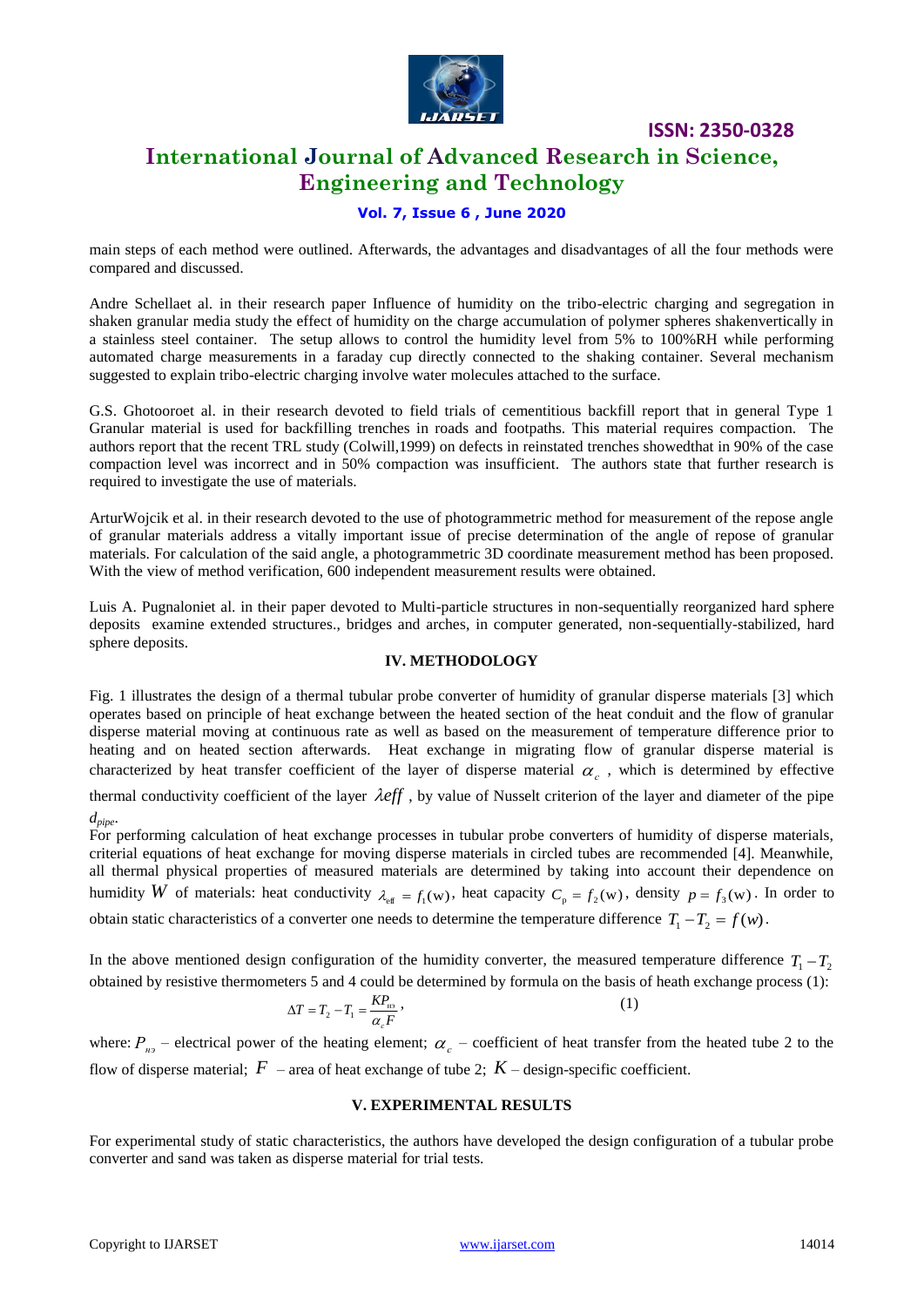

# **International Journal of Advanced Research in Science, Engineering and Technology**

**ISSN: 2350-0328**

#### **Vol. 7, Issue 6 , June 2020**

Disperse material in humidity probe converter (Figure 1) through the hopper sequentially passes through all three sections 1, 2 and 3 and is transported downstream in the form of flow with constant speed  $V = 12 \cdot 10^{-2}$  m/sec through the ball feeder 7 equipped with electric drive. Tubes 1 and 3 are made of heat isolate material.

On the outer surface of the metal thin-walled tube 2, a heating element 6 is installed that is powered by a source of stabilized voltage. Inside the radial openings of pipe 1, semiconductor thermal resistors 4 connected in parallel were installed at a distance of 100 mm from the heating element 6, and above the heating element, thermal resistive elements 5 connected in parallel were installed along the perimeter which are connected to the adjacent arms of the bridge measuring circuit shown in Fig. 2.

Owing to the fact that the thermal resistors 4 are relatively far off from the heating element 6 and are in good thermal contact with disperse material, therefore they accurately measure temperature of the disperse material at the converter input. Thermal resistances 5 are installed at the heater section and measure the temperature of tube 2 with heater 6. Thermal resistances 4 and 5 are connected in parallel (Fig. 2) and are arranged around the pipe 2 equidistantly around the perimeter, which allows precise control of the average temperature of the disperse material and tube 2 with heating element in it.

As indicated above, resistance thermometers 4 provide information about input temperature of disperse material, while resistance thermometers 5 provide information about temperature at tube 2.



Fig. 1. Tubular humidity converter of disperse material:

1, 2 and 3 - sections of the converter pipeline, 4 and 5 - heat-sensitive elements, 6 - heating element, 7 - ball feeder, 8 – the converter casing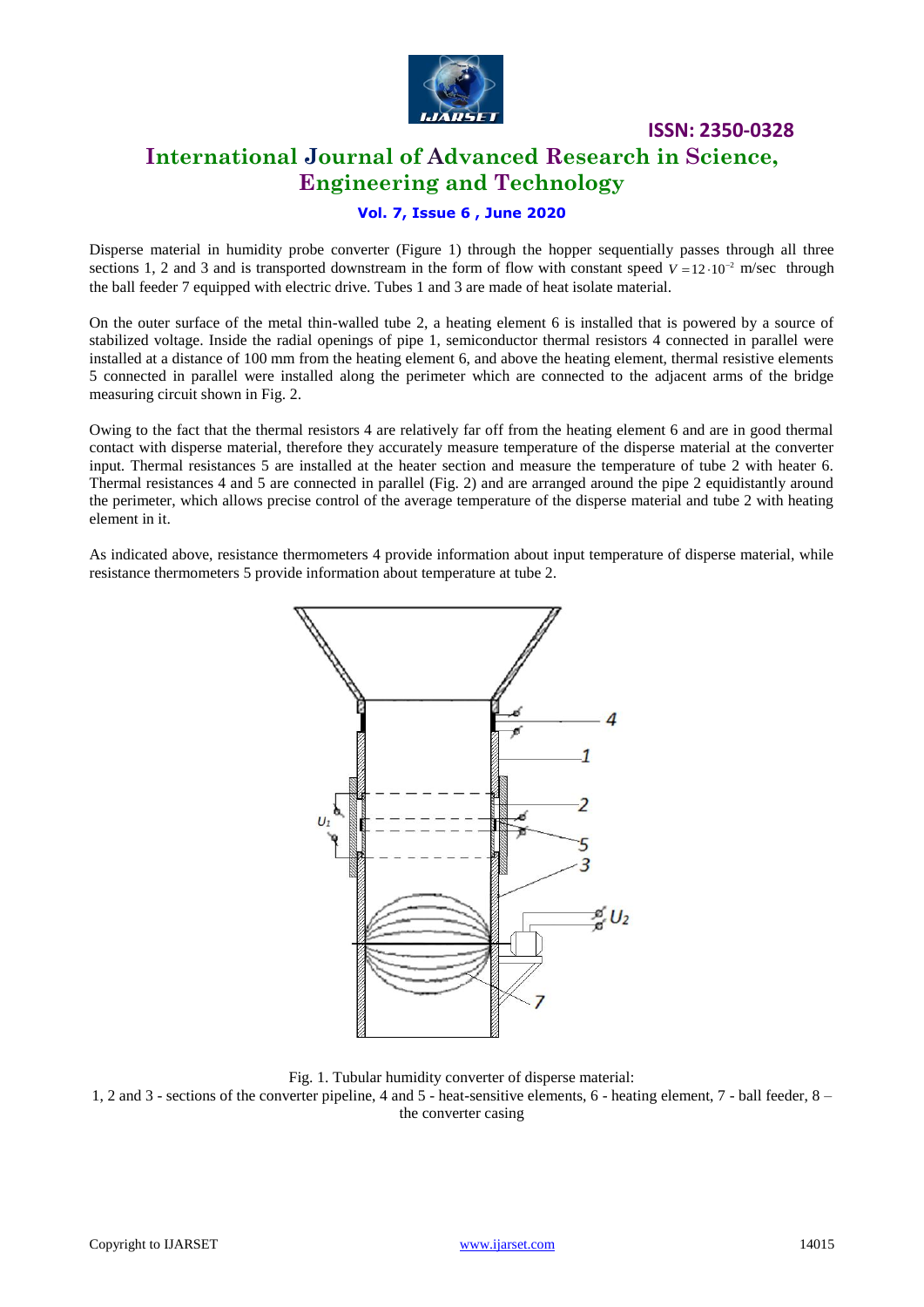

**International Journal of Advanced Research in Science, Engineering and Technology**

**Vol. 7, Issue 6 , June 2020**



Fig. 2. Humidity converter bridge measurement circuit:

- 4 and 5 semiconductor thermal resistive elements connected in parallel, 9, 10 – adjustable resistive element, 11 - constant resistive element,
- 12 operational amplifier, 13 analog-to-digital converter,

14 - the display of humidity measurement results.



Fig. 3. Static characteristics of the humidity heat converter of disperse material: line represents calculation; dots - experimental.

The central (middle) section 2 in the converter design as shown in Fig. 1. was made of copper pipe  $d = 50$  mm, the length of the heating element was 16 mm and the length of the section from the thermal resistance 4 to the heater 6 was 150 mm, the power of the heating element  $P = 20$  Watt. To obtain the initial point of the static characteristic (Fig. 3), the trial sand sample was made to pass through the inlet hopper at initial humidity  $W = 0\%$  while the heating element 6 and the ball feeder 7 were turned on and the bridge circuit was balanced using the adjusting resistive element 9 (Fig. 2) whereas  *was maintained. Further, by feeding sand into the inlet of the hopper at various humidity values, a* statistical characteristic  $U_{\text{output}} = f(x)$  was obtained (Fig. 3), which allows controlling the sand humidity with an error of not more than  $\Delta = 1.0$ %.